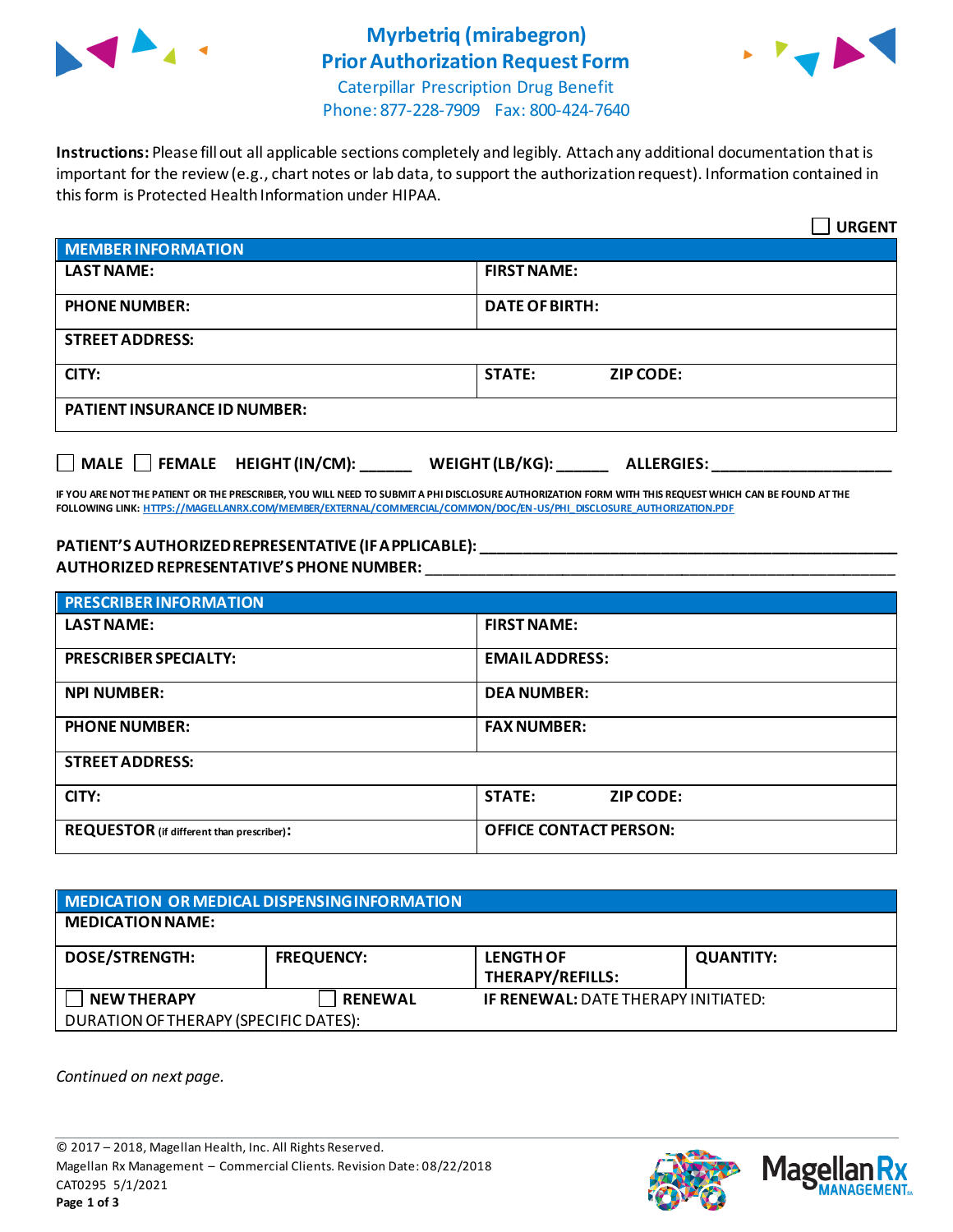

# **Myrbetriq (mirabegron) Prior Authorization Request Form**





| MEMBER'S LAST NAME:                                                                                                                                                                      | <b>MEMBER'S FIRST NAME:</b>                                                                                                        |                                                       |  |  |
|------------------------------------------------------------------------------------------------------------------------------------------------------------------------------------------|------------------------------------------------------------------------------------------------------------------------------------|-------------------------------------------------------|--|--|
|                                                                                                                                                                                          | 1. HAS THE PATIENT TRIED ANY OTHER MEDICATIONS FOR THIS CONDITION?                                                                 | YES (if yes, complete below)<br><b>NO</b>             |  |  |
| <b>MEDICATION/THERAPY (SPECIFY</b><br>DRUG NAME AND DOSAGE):                                                                                                                             | <b>DURATION OF THERAPY (SPECIFY</b><br>DATES):                                                                                     | <b>RESPONSE/REASON FOR</b><br><b>FAILURE/ALLERGY:</b> |  |  |
| <b>2. LIST DIAGNOSES:</b>                                                                                                                                                                |                                                                                                                                    | <b>ICD-10:</b>                                        |  |  |
| □ Overactive Bladder<br>□ Other diagnosis: _____________________ICD-10__________________________________                                                                                 |                                                                                                                                    |                                                       |  |  |
| PRIOR AUTHORIZATION.                                                                                                                                                                     | 3. REQUIRED CLINICAL INFORMATION: PLEASE PROVIDE ALL RELEVANT CLINICAL INFORMATION TO SUPPORT A                                    |                                                       |  |  |
| <b>Clinical Information:</b><br>Has the patient had a previous trial with generic oxybutyninIR/ER? $\Box$ Yes $\Box$ No Please submit documentation of<br>dates of trial.                |                                                                                                                                    |                                                       |  |  |
| Has the patient had a previous trial with generic tolterodinel R/ER? $\Box$ Yes $\Box$ No Please submit documentation of<br>dates of trial.                                              |                                                                                                                                    |                                                       |  |  |
| Has the patient had a previous trial with generic solifenacin? $\Box$ Yes $\Box$ No Please submit documentation of dates of<br>trial.                                                    |                                                                                                                                    |                                                       |  |  |
|                                                                                                                                                                                          | Has the patient had a previous trial with generic darifenacin? $\Box$ Yes $\Box$ No Please submit documentation of dates of trial. |                                                       |  |  |
| Has the patient had a previous trial with generic trospiumIR/ER? $\Box$ Yes $\Box$ No Please submit documentation of dates of<br>trial.                                                  |                                                                                                                                    |                                                       |  |  |
| Does the patient have a contraindication that precludes the use of oxybutynin, tolterodine, solifenacin, darifenacin,<br>AND trospium? $\Box$ Yes $\Box$ No Please submit documentation. |                                                                                                                                    |                                                       |  |  |
| A) High risk for falls<br>B) Concurrent potassium supplementation<br>Diagnosis of dementia or other mental status changes<br>C)<br>D) Parkinson's disease                                | Is the patient at high risk or has one of the following medical conditions? $\Box$ Yes $\Box$ No Please circle.                    |                                                       |  |  |
| E) Myasthenia Gravis<br>F) Closed-angle glaucoma                                                                                                                                         |                                                                                                                                    |                                                       |  |  |
|                                                                                                                                                                                          | G) Patient is 65 years of age or older AND has a diagnosis of atrial fibrillation or other tachycardia                             |                                                       |  |  |
| Are there any other comments, diagnoses, symptoms, medications tried or failed, and/or any other information the<br>physician feels is important to this review?                         |                                                                                                                                    |                                                       |  |  |
|                                                                                                                                                                                          |                                                                                                                                    |                                                       |  |  |